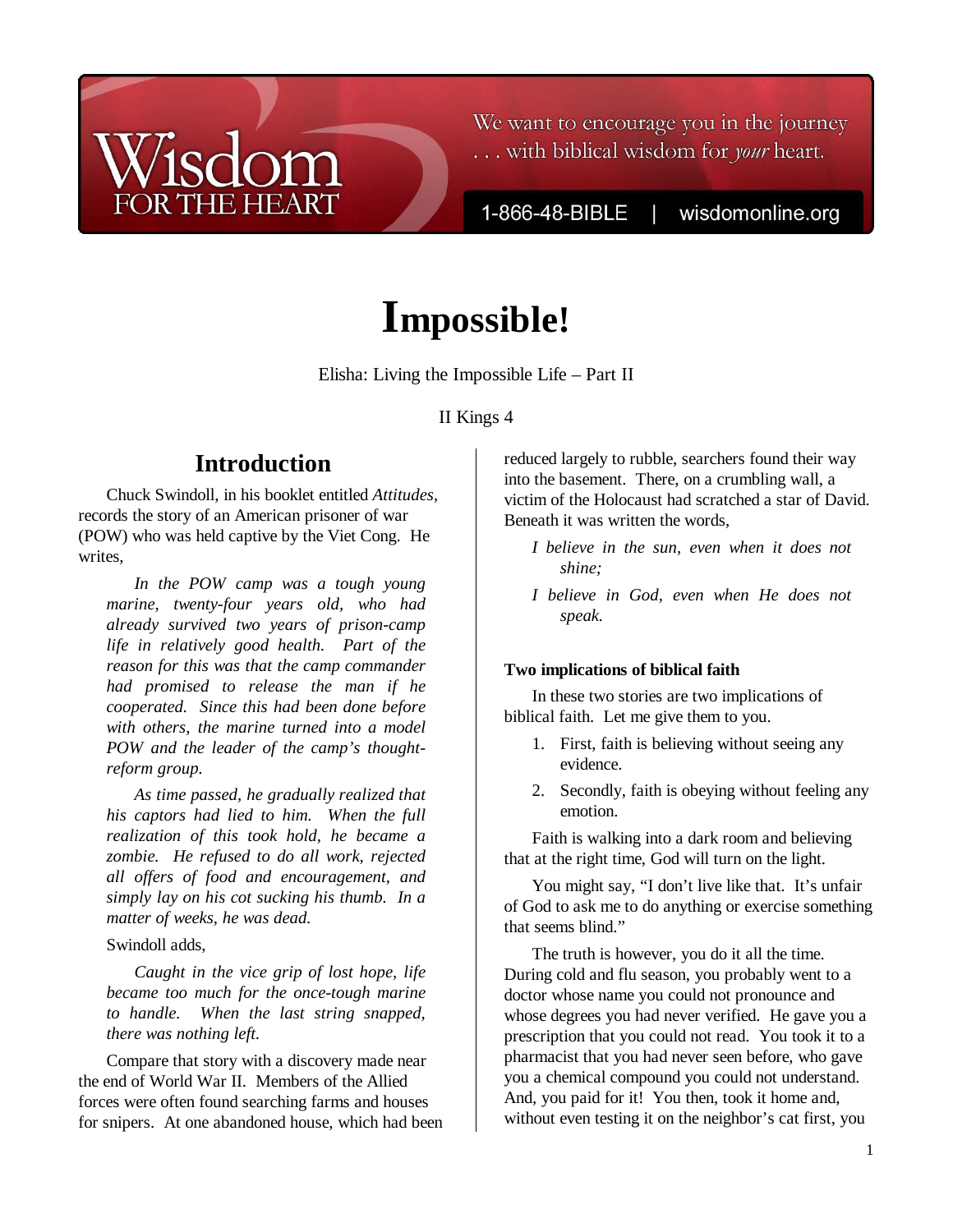took it. The point is, the objects of your faith; that is, the doctor, the pharmacist, the medicine, allowed you to act in faith.

So it is in the Christian's experience throughout life. As long as the object of our faith; that is, God Himself, remains clearly in our vision, we will be able to operate in faith; in a lifestyle that honors Him.

Now, this truth is easily said and learned in the classroom where the seats are comfortable. However, what about in the laboratory; on the field trip where truths are put to the test? What about times when faith is tested; when your hands are tied and the room is dark and you do not see or sense that God is moving in to turn on the light? What about times when you have an urge to retreat to your cot, curl up like a baby, and wish the world would go away? What about those times?

We began our last discussion with a series of impossible situations. We looked at several impossibilities that confronted Elisha, God's prophet for his generation, and discovered a couple of truths to be true.

#### **Truths when facing impossible situations**

Let us review these truths for times of facing impossible situations; for times when your hands are tied.

#### **When God is in charge, plans should not degenerate into panic**

1. First, when God is in charge, plans should not degenerate into panic.

You may have heard the old adage, "Don't just stand there, do something!" Sometimes the memo from heaven is, "Don't do anything, just stand there . . . just wait!"

In other words, depending on the Lord means trusting in His timing.

#### **When God is in control, trust should not dissolve into blame**

2. Secondly, when God is in control, trust should not dissolve into blame.

The apostle Paul wrote to Timothy, and to us, that the story of the Old Testament, and in particular, the history of the Israelite nation, was written for our

instruction, so that we would not repeat their sin of unbelief.

Paul also wrote in Romans, chapter 15, verse 4,

*For whatever was written in earlier times was written . . . so that . . . through . . . the encouragement of the Scriptures we might have hope.* 

One translation reads,

*These things that were written in the Scriptures so long ago are to teach us patience and to encourage us, that we might have hope.* 

The problem with that POW was that he had attached his faith to the unreliable word of a lying, deceitful commandant. And, as a result, he had lost hope. Our faith, as believers, is attached to the word of a reliable God who is alive and real. And, as a result, we have hope!

# **Impossible Situations In the Ministry of Elisha**

Now, I want to go back into the laboratory of life and observe the principles of faith, not through a lecture, but through the lives of God's people who were thrust into dark rooms with no light. We have previously discussed three impossible situations in the ministry of Elisha. These were situations that:

- 1. revealed the need for cleansing in the nation Israel through divine intervention;
- 2. emphasized the rebellion of the nation Israel in spite of the word of God;
- 3. told of a prophet's widow in dire need of help.

We will continue with that discussion today, beginning with the fourth impossibility. Turn to II Kings, chapter 4.

#### **Impossibility #4 – Reveals bareness and death and an unfulfilled desire**

4. The fourth impossible situation that Elisha encounters reveals bareness and death and an unfulfilled desire.

Look at verses 8 through 10.

*Now there came a day when Elisha passed over to Shunem, where there was a prominent woman, and she persuaded him to eat food. And so it was, as often as he passed by, he turned in there to eat food.*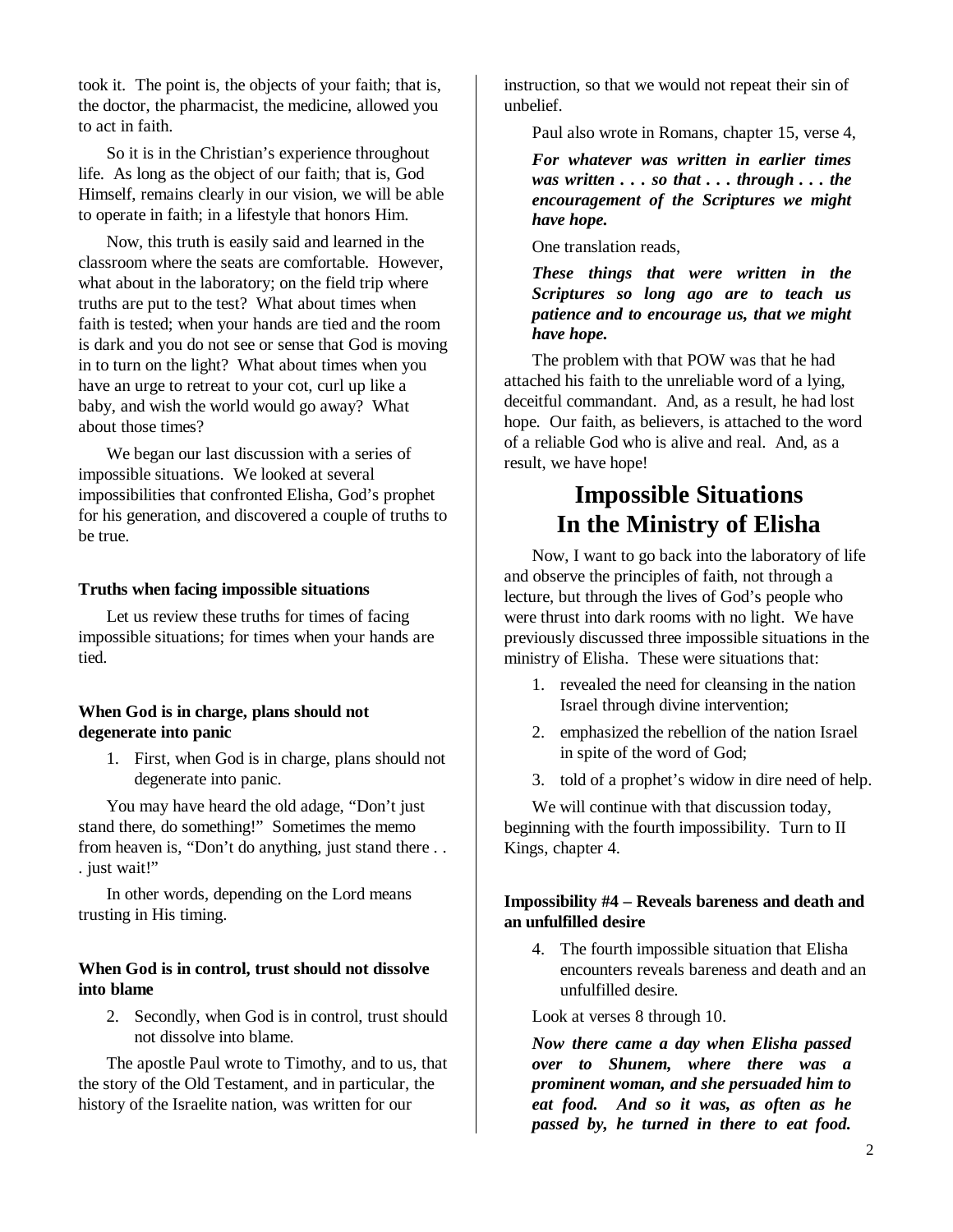*She said to her husband, "Behold now, I perceive that this is a holy man of God passing by us continually. Please, let us make a little walled upper chamber and let us set a bed for him there, and a table and a chair and a lampstand; and it shall be, when he comes to us, that he can turn in there.*

Stop for a moment. The text informs us that this Shunammite woman was a prominent woman. The word is often translated "wealthy".

As Elisha passed by the estate of this woman and her husband, she would personally greet him and "persuade" him to eat with them. He soon became a regular guest in their home. What a wonderful retreat it must have been for this prophet to be welcomed from his tiring journeys into a home that loved him and cared for him.

Eventually, the woman talked it over with her husband and they agreed to build an addition to their home. The typical home of that time had a flat roof, which provided a wonderful place to sit and enjoy the cool eastern nights. It would have been enough to invite Elisha to roll out his sleeping bag on the roof whenever he passed through. That would have been nice of them, and typical of near eastern hospitality. But they, according to verse 10, built an extra bedroom, complete with walls and furnishings. The Bible is careful to give details in verse 10b, that it included a bed, a table and chair, and a lampstand.

Now we know Elisha ate his meals with them, so the table and chair upstairs probably served more as a desk than a dining room table. The lampstand was more than a common candle. It was, from the Hebrew, a "menorah," and was state of the art lighting. And, there was not just a space on the floor for a cot, there was a custom built bed. This was, I believe, a personal, warm, custom designed, private chamber, study, and retreat for Elisha.

Ladies and gentlemen, this couple provided for Elisha upstairs, what they enjoyed downstairs. They gave him the best.

Now, does the Bible give us those details because it needs to fill up some more space in chapter 4? No, it provides every believer with an example of, what we will call, "Shunammite hospitality"!

The question to us, as individuals and as a church, is simply, "How do we treat those who are called into vocational ministry? How do we treat pastors, missionaries and mission agencies, non-profit ministry

leaders, and others in the field? Do we have any Shunammite blood in us?"

Our church had a missionary family come through a short time ago and they wrote a note of thanks to me. In their note, they included how much their daughter enjoyed the indoor Jacuzzi. The Jacuzzi? Where did they stay? The Marriott Courtyard. The Marriott Courtyard? For half that price we could have put them up at the Trucker's Paradise! But, where would we want to stay?

I grew up as a missionary kid, along with my three brothers. In the summertime, my family would travel to many of the states where supporting churches and individuals were. When we drove through Iowa, we stayed at the home of an older couple who were faithfully supporting my parents. Their names were Mr. and Mrs. Peeper. We used to snicker over their name and it still makes me smile. They did not have any kids, but lavished their love on us.

As soon as we walked into the Peeper's modest home, we knew what was coming. Mrs. Peeper would make them just for us – homemade cinnamon rolls. She had the gift! It seemed that, no matter what time we arrived, it was always the perfect time for an extra icing cinnamon roll. Then, we would eventually sit in the living room, where all four kids would be encouraged to sing. They always had us sing, "Why worry when you pray, trust Jesus, He'll be your stay; don't be a doubting Thomas, rest fully on His promise; why worry, worry, worry, worry, when you can pray?!"

I called my mother to make sure I had the details right and she reminded me of another song we would sing for them. The words were, "Cheer up ye saints of God, there's nothing to worry about; nothing to make you feel afraid, nothing to make you doubt; remember Jesus in His word says, why not trust Him and shout, you'll be sorry you worried at all tomorrow morning."

They were stuffing us with cinnamon rolls, while also stuffing us with good theology. Our family was a young couple with four young children who were thousands of miles from home and had every reason to worry.

One time, while traveling through Iowa, our car broke down. It was this couple who came and got us and took us back to their home while the car was repaired. They were Shunammites that no one knew much about. They were not full time ministers, but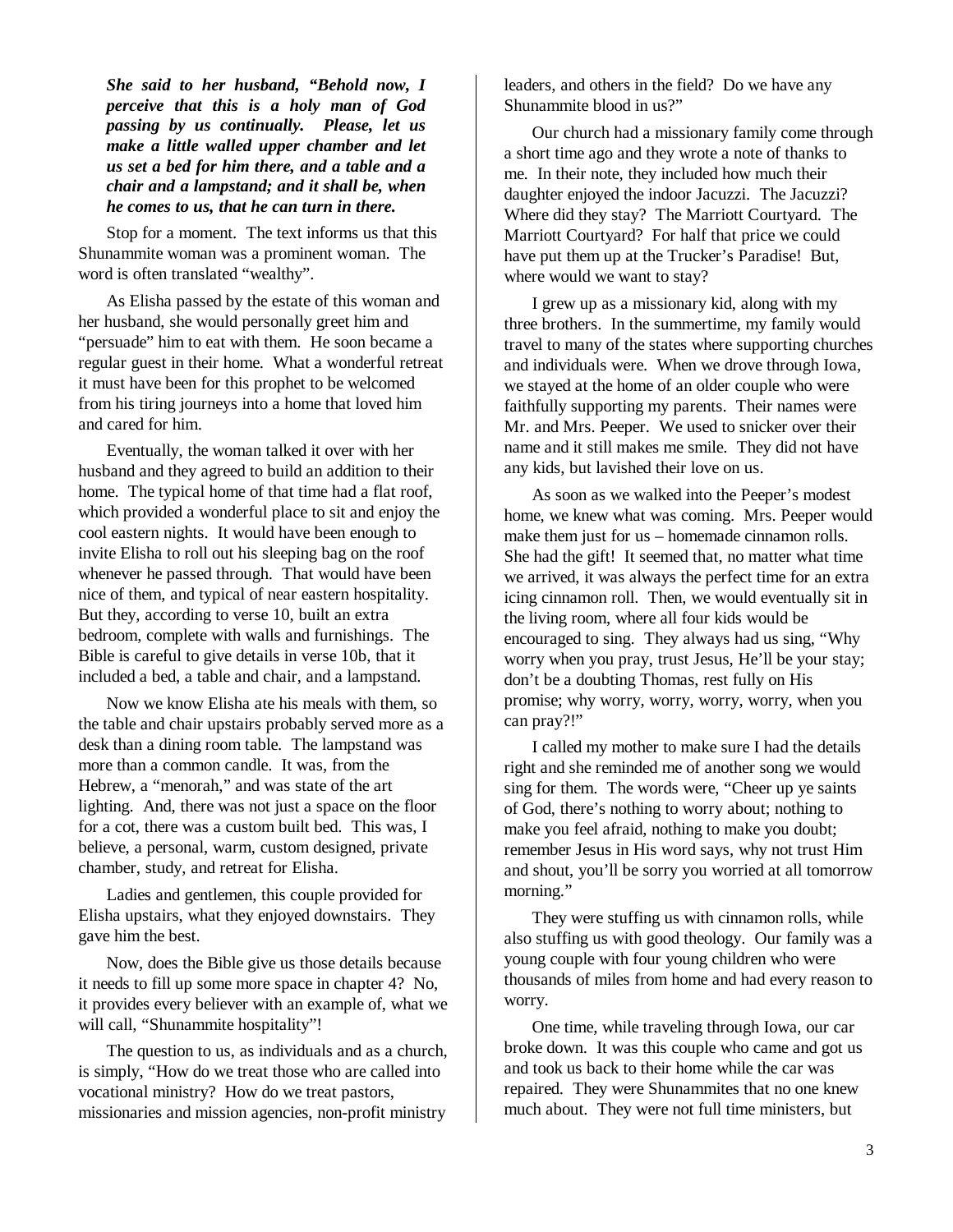former farmers. Both of them are in heaven now, receiving their full reward.

Jesus Christ said in Matthew, chapter 10, verse 41,

*He who receives a prophet in the name of a prophet shall receive a prophet's reward; and he who receives a righteous man in the name of a righteous man shall receive a righteous man's reward.* 

For the New Testament Christian, the full reward of hospitality and care given to God's servants will come at the Bema seat. In the Old Testament this reward was often immediate.

For the couple who cared for Elisha, in fact, their life-long longing for a child, which at this point in their lives was physically impossible, was about to be granted to them. Notice verses 15 and 16 of II Kings, chapter 4.

#### *He said, "Call her." When he had called her, she stood in the doorway. Then he said, "At this season next year you shall embrace a son." And she said, "No, my lord, O man of God, do not lie to your maidservant."*

That is like saying today, "You've got to be kidding! Stop trying to fool me with what is really too good to be true."

Continue to verse 17.

*. .* 

#### *The woman conceived and bore a son at that season the next year, as Elisha had said to her.*

Now all that you and I have just learned about this dear woman and her husband and the joy of their son's birth prepares us to feel the remorse and anguish that comes next. Look at verses 18 through 20.

# *When the child was grown, the day came that he went out to his father to the reapers. He said to his father, "My head, my head." .*

(the boy, about twelve years old, evidently suffered from a severe heat stroke),

## *. . . And he said to his servant, "Carry him to his mother." When he had taken him and brought him to his mother, he sat on her lap until noon, and then died.*

Can you feel that? The son of her hopes and dreams, the miracle child is dead. There is nothing in life that makes you feel more helpless than to stare into the face of death.

This woman immediately saddled up and headed off for Elisha. Notice verse 28 as she meets with him.

## *Then she said, "Did I ask for a son from my lord? Did I not say, 'Do not deceive me'?"*

In other words, "I didn't ask for this boy, you promised him. I didn't ask for this grief, God's gift, by means of your prophecy, provided him."

So, Elisha sends Gehazi, his servant, to place Elisha's staff (which represents Elisha's office), upon the boy's body. For some reason that we are not told, that effort failed. It is likely that the God wanted to closely associate his prophet with the raising of this boy. So, when Elisha arrives, what occurs is nothing short of a resurrection from the dead. Look at verses 35 and 36.

*Then he returned and walked in the house once back and forth, and went up and stretched himself on him; and the lad sneezed seven times and the lad opened his eyes. He called Gehazi and said, "Call this Shunammite." So he called her. And when she came in to him, he said, "Take up your son."* 

Imagine that! Continue to verse 37.

*Then she went in and fell at his feet and bowed herself to the ground, and she took up her son and went out.* 

Ladies and gentlemen, this is a wonderful foreshadowing of Christ's physical presence in the air, as the church is raptured and the dead in Christ are resurrected. That is an event that could occur before I finish this sermon.

## **Impossibility #5 – Revolves around poisonous food**

5. The fifth and sixth impossibilities that Elisha encounters occur in quick succession and both have to do with food. The fifth situation revolves around poisonous food.

Look at verse 38 of II Kings, chapter 4.

*When Elisha returned to Gilgal, there was a famine in the land. As the sons of the prophets were sitting before him, he said to his servant, "Put on the large pot and boil stew for the sons of the prophets."*

You may remember that the prophets lived in a community set up. Gilgal was the place where a seminary or school for young prophets had been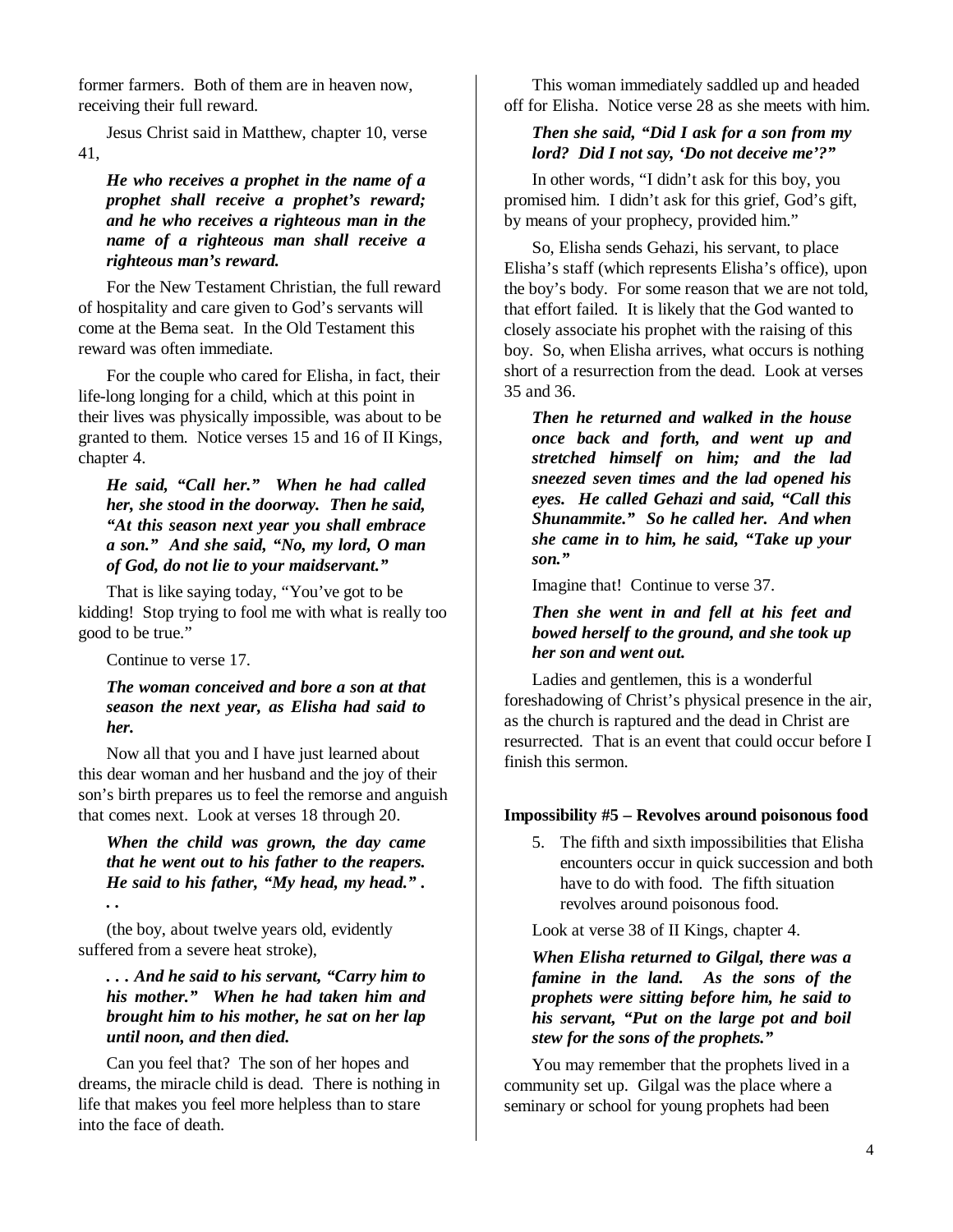established and developed. It was first established by Samuel and then, by Elijah.

Now there is a famine in the land and the righteous servants of God are suffering from a lack of food. Elisha says, "Let's put a pot on the fire and boil some stew."

Perhaps this stew was nothing more than flavored water. So, one young seminarian decided to go out into a nearby field and gather some wild vegetables. Unfortunately, these vegetables turned out to be poisonous. This young seminarian should have stayed next to the fire. Look at verse 39.

*Then one went out into the field to gather herbs, and found a wild vine and gathered from it his lap full of wild gourds, . . .* 

(the Hebrew word indicates that these were wild cucumbers),

#### *. . . and came and sliced them into the pot of stew, for they did not know what they were.*

This sounds like the way only a group of men would cook! We have no idea what we are doing! We would think, "They look like cucumbers, and besides, the water is boiling, so it'll burn off anything dangerous, right? Sure, I'll go ahead and slice these gourds into the stew."

I think this must be the first biblical reference to a "pot luck supper" – you put something in the pot and hope you get lucky and live! Look at verse 40 to see what happens.

#### *So they poured it out for the men to eat. And as they were eating of the stew, they cried out and said, "O man of God, there is death in the pot." . . .*

(I do not want to ruin your lunch, but obviously, men around this table immediately began to lose theirs),

#### *. . . And they were unable to eat.*

(which is one of the greatest understatements in the Hebrew Bible).

Continue to verse 41.

## *But he said, "Now bring meal." He threw it into the pot and said, "Pour it out for the people that they may eat." Then there was no harm in the pot.*

This is one miracle that is easy to pass by. The miracle was not in the meal. If the meal had naturally drawn the poison, without a miracle occurring, then

they should have strained the stew to separate the meal. They did not do that, however. In fact, Elisha commands them to *NOW* feed the stew to everyone.

If you were at this potluck, and you had just seen Simeon and Jedidiah turn green with nausea, do you think you would ask for a bowl? You would say, "Elisha, I've lost my appetite," or "Elisha, you can't be serious! Eat that?"

Ladies and gentlemen, for this miracle to be experienced, that group of people had to operate by faith in the word of God. If Elisha had taken a poll, "How many of you believe I've dissolved the poison in the stew, by the word of the Lord?" every hand would go up, "Hooray, Elisha!"

Then, Elisha would have said, "Okay, now dig in!"

He would probably have gotten a response like, "'Scuze me?"

God intends to develop our faith, just as He developed their faith. Not simply by memorizing the fact of faith, but by choosing to operate by faith. During impossible times, God wants to move us from crisis faith to confident faith; from confident faith to confirmed faith; from confirmed faith to contagious faith. Contagious faith says, "You've got to have some of this – you can't live without it."

Where are we in this spectrum of faith?

Now, if you have ever eaten delicious stew, which this "pot luck" turned out to be, the meal really needs some good bread. You kind of dip it in your bowl, unless you have company, then you take that last bit of bread and sort of wipe the bottom of the bowl clean for one more delicious bite. I have actually never done that before! However, that is what happens in the next situation Elisha faces.

## **Impossibility #6 – Revolves around the lack of enough food**

6. The sixth impossible situation that Elisha encounters revolves around the lack of enough food.

The story begins in verse 42 of II Kings, chapter 4. Look at that verse through verse 44.

*Now a man came from Baal-shalisha, and brought the man of God bread of the first fruits, twenty loaves of barley and fresh ears of grain in his sack. And he said, "Give them to the people that they may eat." His*